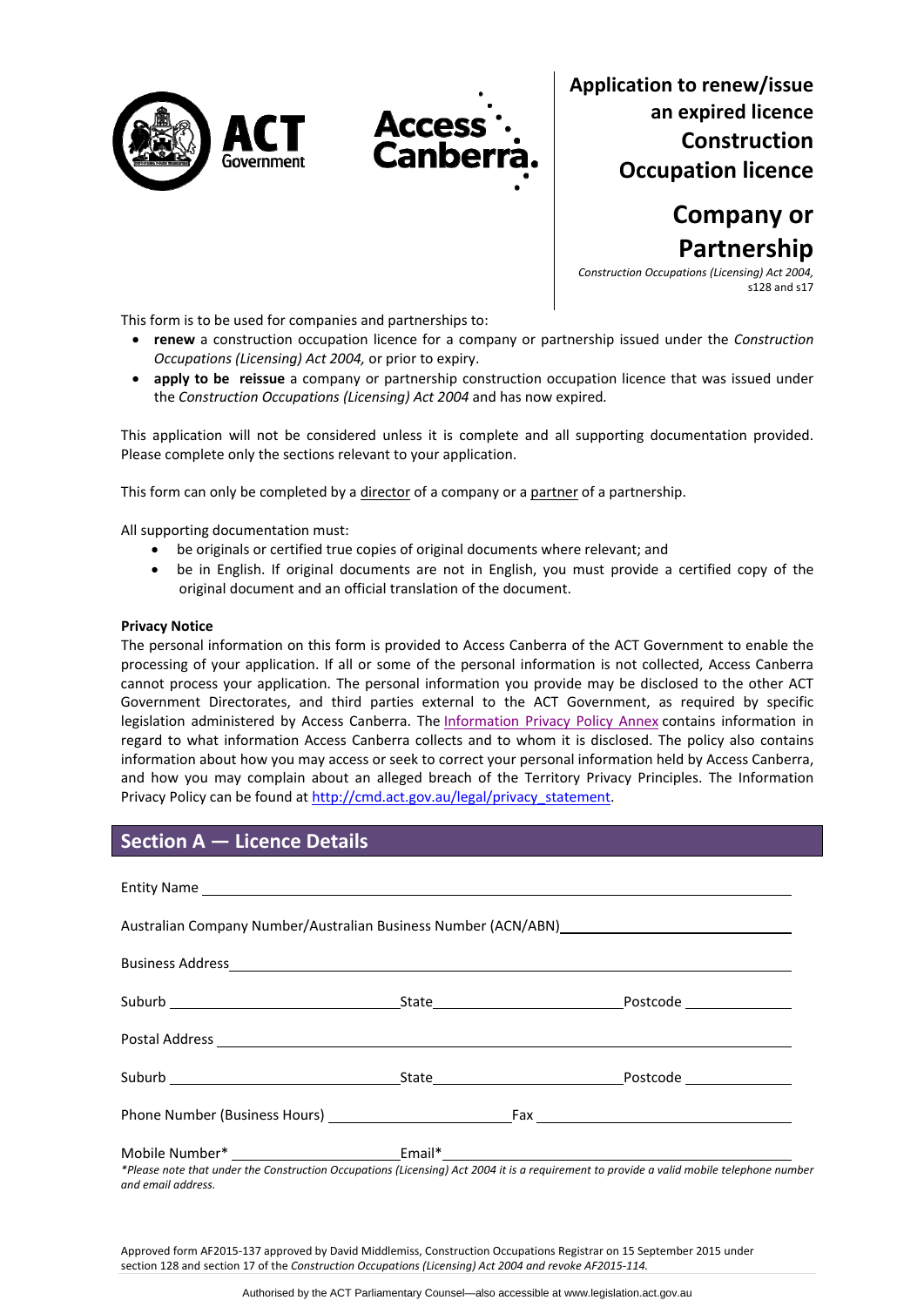Contact Person\*\*:

\*\*Please note licence applications for a company or partnership will only be discussed with the relevant contact person for the application *or a director or partner.*

| Given Name     |        | Surname |
|----------------|--------|---------|
| Mobile Number* | Email* |         |

I understand that it is a requirement under law that should my licence be renewed/issued I must notify the **Construction Occupations Registrar of any changes to my details within two weeks of the change.** 

 $\Box$  I understand

## **Section B — Nominees appointed for the Company / Partnership**

Please note, the Registrar will write to the nominee to either confirm the appointment, resignation or continuance of appointment as nominee to the company/partnership.

Do you wish to make any changes to the nominees under the company/partnership licence?

**Yes — add nominees:** please use the **Application for Construction Occupation Licence ‐ Update Nominees** to add nominees under the company/partnership licence.

**T** Yes —remove nominees: please write to the Construction Occupations Registrar setting out the reasons in accordance with the *Construction Occupations (Licensing) Act 2004.*

**No** — the nominee/s previously appointed will remain. Proceed to the next section.

# **Section C — Licence details**

| Licence Number <b>Example 19</b> | Expiry date that the contract of the contract of the contract of the contract of the contract of the contract of the contract of the contract of the contract of the contract of the contract of the contract of the contract |
|----------------------------------|-------------------------------------------------------------------------------------------------------------------------------------------------------------------------------------------------------------------------------|
| <b>Occupation</b>                | Class                                                                                                                                                                                                                         |
| Has this licence expired?        | $\vert$ <b>Yes</b> - proceed to section D for Companies or section E for partnerships                                                                                                                                         |
|                                  | No - proceed to section F                                                                                                                                                                                                     |

# **Section D — Historical Company Extract (only expired company licences)**

Complete this section only if you are applying for a company licence which has expired.

| Requirement: | Historical company extract issued from the Australian Securities and Investment |
|--------------|---------------------------------------------------------------------------------|
|              | Commission www.asic.gov.au within the last three months.                        |

 $\Box$  Yes  $-\rho$  lease attach a copy of the historical company extract.

 $\Box$  No  $-$  please note that you may not be eligible for a licence.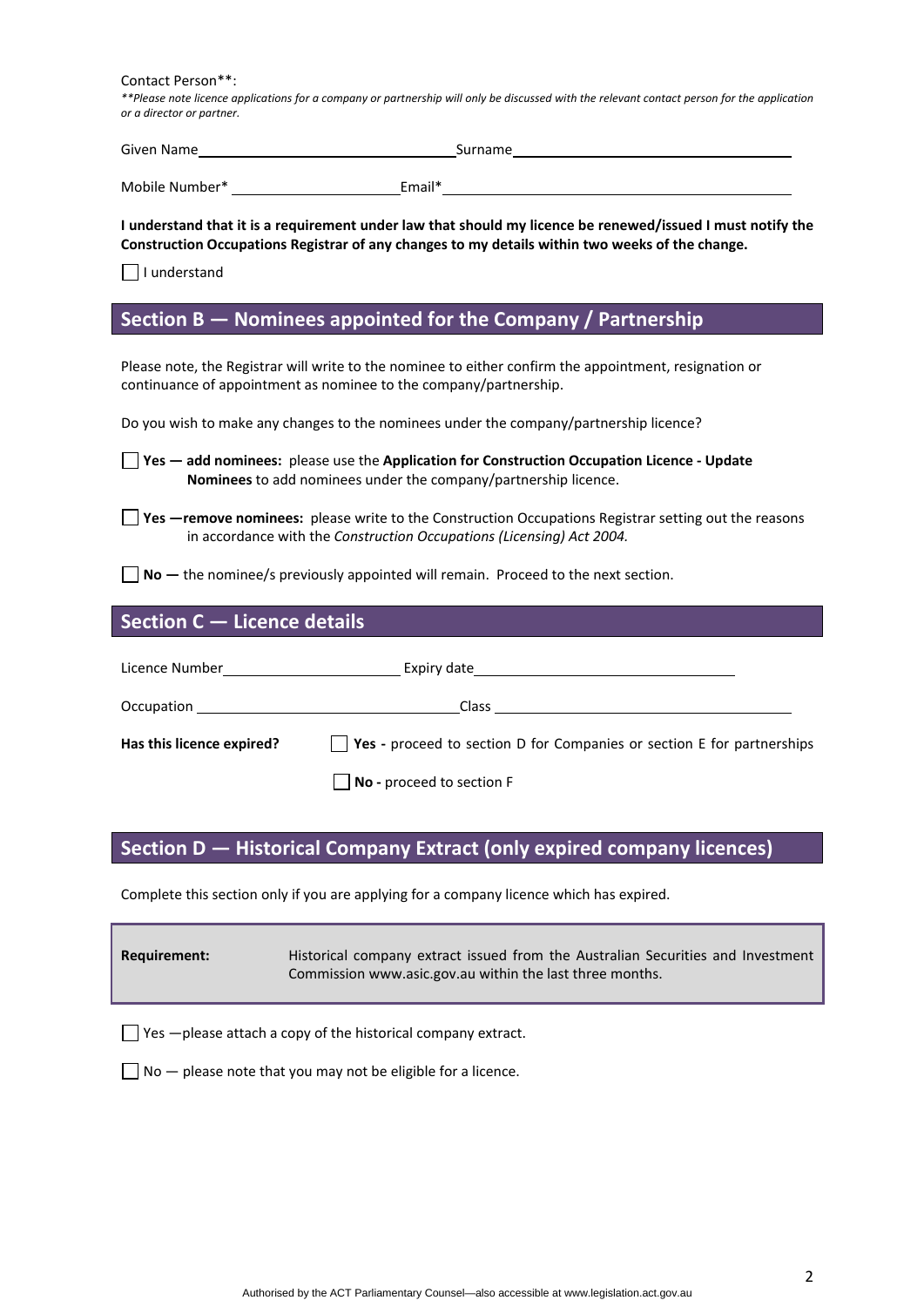## **Section E — Partnership Agreement (only expired partnership licences)**

Complete this section only if you are applying for a partnership licence which has expired.

**Requirement:** The partnership agreement must state, in the least, the name of the partners entering into the agreement; the ACNs if the partners are companies; the name of the business; the term of the agreement; the principal occupation of the partnership; the location where the partnership will be primarily located; and a clause surrounding what actions would occur from potential insolvency of the partnership i.e. voluntary termination, death or missing person.

 $\Box$  Yes  $-\Box$  please attach a copy of the partnership agreement.

 $\Box$  No  $-$  please note that you may not be eligible for a licence.

## **Section F — Evidence of Financial Resources (all applicants)**

Evidence of financial resources is required to help demonstrate your company or partnership's ability to fulfil contractual obligations when providing construction services. Failure to provide information below may result in your licence being refused.

**1. Does the company/partnership have access to financial resources adequate to complete works performed under the licence applied for?** 

 $\Box$  Yes  $-$  please skip the next question

 $\Box$  No  $-$  you may not be eligible for a licence

**2. Is the company/partnership currently bankrupt, or has it been previously deemed bankrupt or insolvent?** 

 $\Box$  Yes — please attach details and official documentation of bankruptcy/insolvency  $\Box$  No

**3. Are any of the directors or partners currently, or have they previously been, deemed bankrupt or personally insolvent?** 

 $\Box$  Yes — please attach details and official documentation of bankruptcy/insolvency  $\Box$  No

**4. I understand that it is a requirement under law that should the company/partnership licence be issued, I must notify the Construction Occupations Registrar should the company, partnership, directors or partners become bankrupt or personally insolvent.** 

 $\Box$  I have read and understand the above statement.

## **Section G — Licence History Declarations (all applicants)**

**1. Have any of the directors/partners previously held a company or partnership licence in the relevant construction occupation in the ACT or elsewhere in Australia or overseas for this or another company or partnership?** 

 $\Box$  Yes  $-$  provide details of the company/partnership including name, licence details and company/partnership status

 $\Box$  No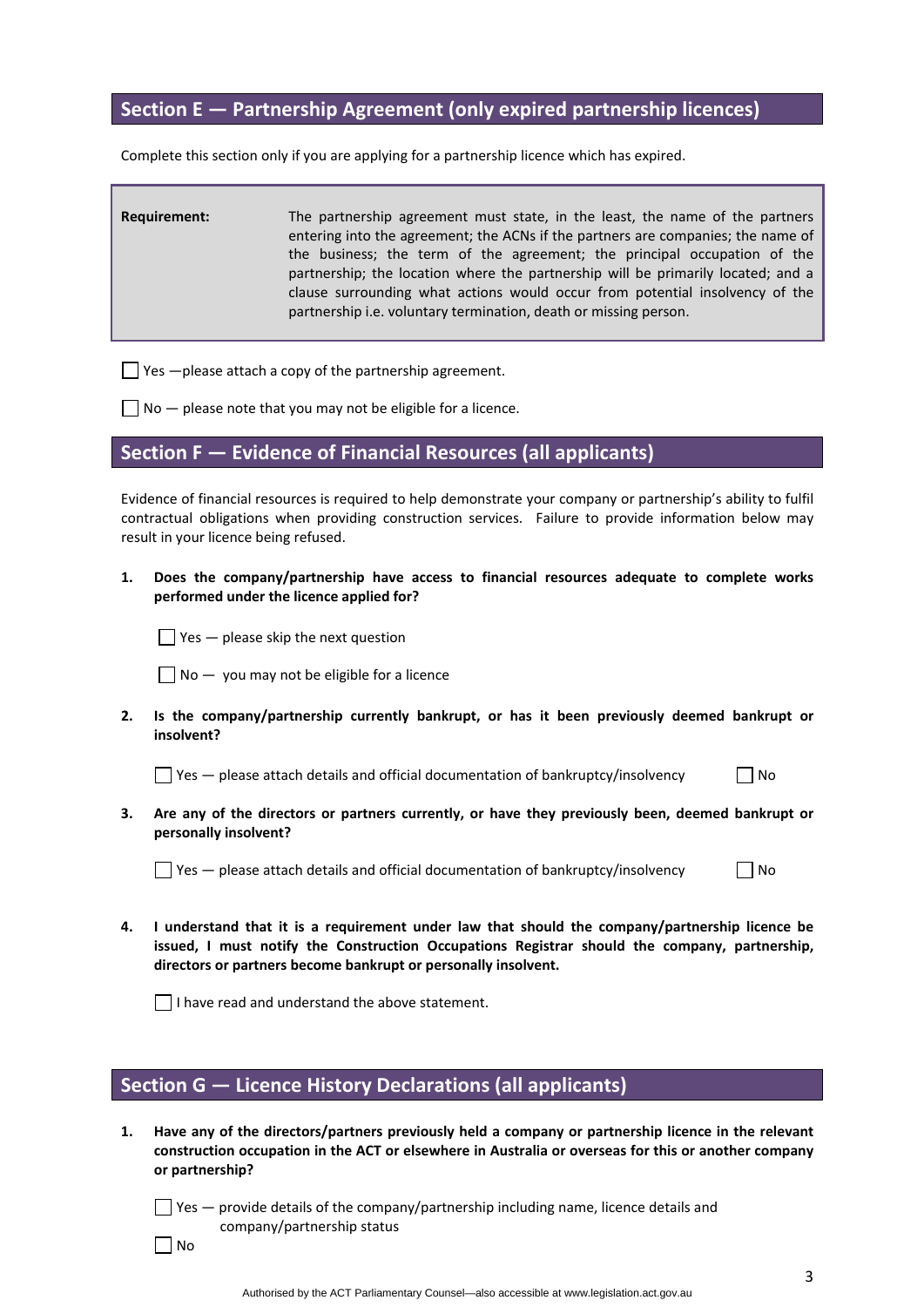**2. Is your licence as a company or partnership, in Australia or overseas, currently suspended or cancelled?** 

 $\Box$  Yes — you must attach details  $\Box$ 

**3. Have you or any of the directors/partners previously had a company or partnership licence cancelled, refused or suspended in Australia or overseas for this or another company or partnership?** 

 $\Box$  Yes  $-$  you must provide comprehensive details in an attachment to this application  $\Box$  No

**4. I understand that I should notify the Construction Occupations Registrar if my company or partnership licence is cancelled, refused or suspended in Australia or overseas.** 

 $\Box$  I have read and understand the above statement.

**5. Has your company or partnership licence ever been subject to conditions, undertakings, limitations or restrictions in Australia or overseas?** 

 $\Box$  Yes — you must provide comprehensive details in an attachment to this application  $\Box$  No

**6. Are any of the directors/partners disqualified under the** *Construction Occupations (Licensing) Act 2004***, or a corresponding prior Act, from applying for licence, or being licensed, in a construction occupation?** 

 $\Box$  Yes – you must provide comprehensive details in an attachment to this application  $\Box$  No

**7. Have any of the directors/partners ever been, or are currently, the subject of complaints, occupational discipline, demerit activity or rectification orders whilst licensed under the** *Construction Occupations (Licensing) Act 2004***, a corresponding prior Act, or the law of another jurisdiction in Australia or overseas, where those proceedings were not finalised?** 

 $\Box$  Yes – you must provide comprehensive details in an attachment to this application  $\Box$  No

**8. Have any of the directors/partners been convicted or found guilty of a criminal offence\* that involves fraud, dishonesty or violence and is punishable by imprisonment of 1 year or more?** 

 $\Box$  Yes — you must provide comprehensive details in an attachment to this application  $\Box$  No and a recent criminal history check

\*Please note: Spent convictions under the Spent Convictions Act 2000 do not need to be included in this declaration

9. I understand that it is a requirement under law that should the licence be issued I must notify the **Construction Occupations Registrar if any of the directors/partners are convicted of such an offence in the future.** 

 $\Box$  I have read and understand the above statement.

10. I understand that it is a requirement under law that should the licence be issued then the company or **partnership must not perform any licensable work that is outside the scope of what the licence authorises.**

 $\Box$  I have read and understand the above statement.

11. I understand that it is a requirement under law that should the licence be issued then evidence must **be given to clients of the insurance the company may hold in relation to any relevant licensable construction service the company intends to undertake prior to providing the services.** 

 $\Box$  I have read and understand the above statement.

**12. I understand that it is a requirement under law that should the licence be issued the company/partnership must only advertise licensable construction services with the full name of the licensed entity (as it appears on the licence) and the licence number.\***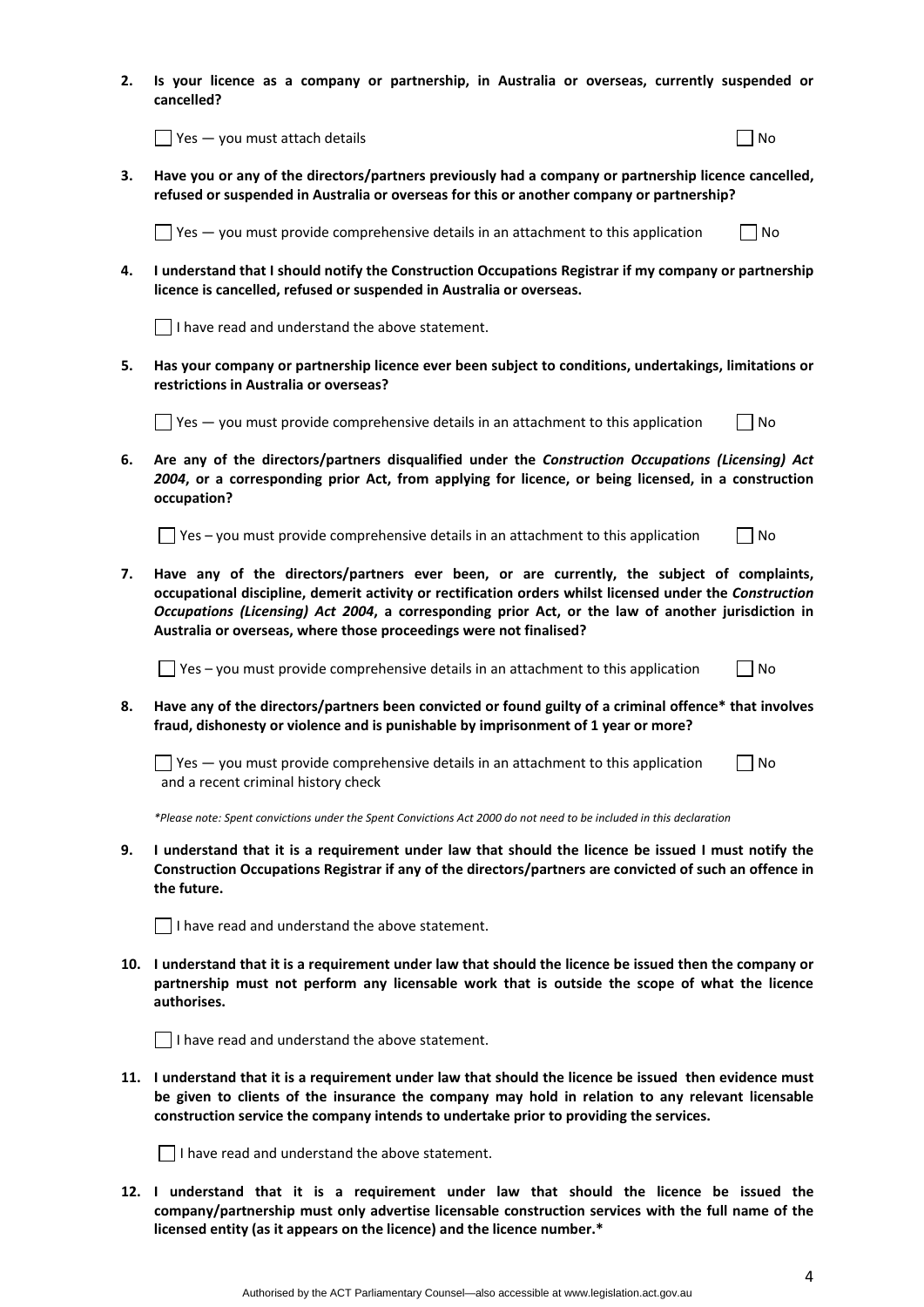

 $\Box$  I have read and understand the above statement.

*\*Please note: It is an offence to advertise licensable construction services without including the above.*

### 13. I understand that it is a requirement under law that should the licence be issued, all licensable **services performed under the licence must comply with all relevant legislation, codes and standards.**

I have read and understand the above statement.

Please note: Licensed services may be audited by the Construction Occupations Registrar in the ACT for compliance against the relevant laws. Licensed entities identified performing non-compliant services may be subject to occupational discipline or other licensing action.

# **Section H — Specific Documentary Evidence by Occupation (all applicants)**

Please include with your renewal/application the following documentary evidence:

| <b>Builder:</b>                 | No further documentary evidence required.                                                                                                                                                                                                                                                                                                                                                                          |
|---------------------------------|--------------------------------------------------------------------------------------------------------------------------------------------------------------------------------------------------------------------------------------------------------------------------------------------------------------------------------------------------------------------------------------------------------------------|
| <b>Building Surveyor:</b>       | Current certificate of currency for Professional Indemnity insurance<br>required at renewal and application. Certificate must adequately state<br>that the company/partnership is covered for building surveyor work. If<br>not able to be provided at the time of renewal, please provide it as soon<br>as you obtain it. Your licence will not be renewed until it is received and<br>you will not be contacted. |
| Drainer:                        | No further documentary evidence required.                                                                                                                                                                                                                                                                                                                                                                          |
| Electrician:                    | No further documentary evidence required.                                                                                                                                                                                                                                                                                                                                                                          |
| <b>Gasfitter:</b>               | No further documentary evidence required.                                                                                                                                                                                                                                                                                                                                                                          |
| Plumber:                        | No further documentary evidence required.                                                                                                                                                                                                                                                                                                                                                                          |
| <b>Plumbing Plan Certifier:</b> | Current certificate of currency for Professional Indemnity insurance<br>required at renewal and application. Certificate must adequately state<br>you are covered for plumbing plan certification work. If not able to be<br>provided at the time of renewal, please provide it as soon as you obtain it.<br>Your licence will not be renewed until it is received and you will not be<br>contacted.               |
| <b>Works Assessor:</b>          | Current certificate of currency for Professional Indemnity insurance<br>required at renewal and application. Certificate must adequately state<br>you are covered for works assessment work. If not able to be provided at<br>the time of renewal, please provide it as soon as you obtain it. Your<br>licence will not be renewed until it is received and you will not be<br>contacted.                          |

# **Section I — Consent and Application Declarations (all applicants)**

I,

\_\_\_\_\_\_\_\_\_\_\_\_\_\_\_\_\_\_\_\_\_\_\_\_\_\_\_\_\_\_\_\_\_\_\_\_\_\_\_\_\_\_\_\_\_\_\_\_\_\_\_\_\_\_\_\_\_\_\_\_\_\_\_\_\_\_\_\_\_\_\_\_\_\_\_\_\_\_\_\_\_\_\_\_\_\_\_\_, *Insert name, address and occupation of person making the declaration*

make the following declaration**:**

#### **1. I declare:**

a) that I make this renewal/application to the Construction Occupations Registrar for a construction occupation licence and that all statements, and the documents/information provided in support of the application, are accurate, true and correct.